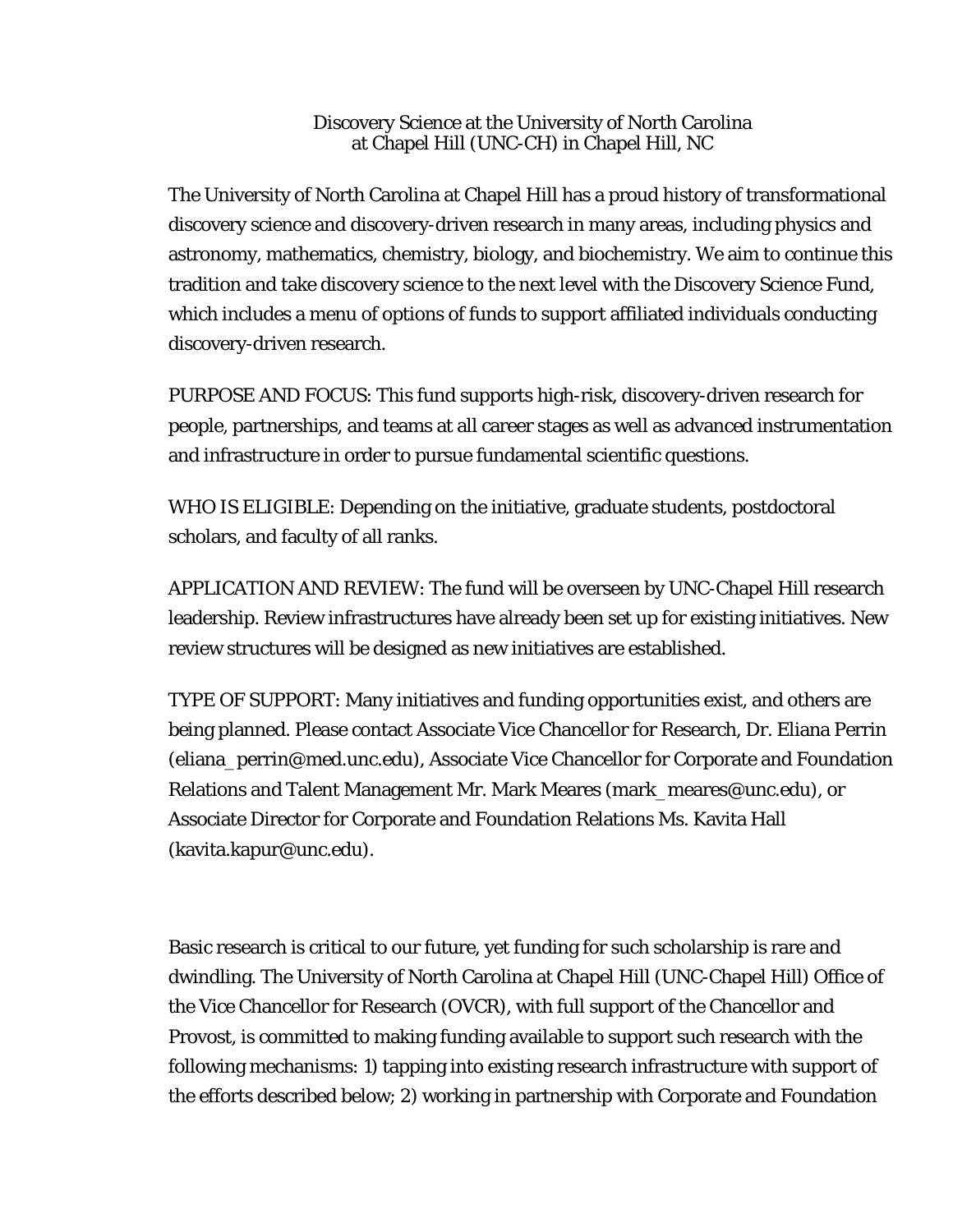Relations at UNC-Chapel Hill and also major gift officers across campus to cultivate individuals for this effort—all to raise further funds at an opportune time of the launching of our university-wide capital campaign; and, 3) working with the Science Philanthropy Alliance as an active and committed partner.

UNC-Chapel Hill is already investing in its very best faculty through a competitive seed grant program administered by the Office of Research Development and open to faculty across the university. This past year the seed grants, called University Research Council (URC) grants, were redesigned to focus on the specific needs of junior faculty. Last year 45 awards were made totaling ~\$190K. The university is actively seeking to increase this amount. While these awards are not limited to discovery or basic science, many are issued for work in these areas since seed money in other fields is easier to come by.

Another investment by the UNC-Chapel Hill Office of the Vice Chancellor for Research is research funds to support faculty (rank unspecified) conducting "radically" interdisciplinary research. This new grant program, called FIRE (Fostering Interdisciplinary Research Explorations) had its pilot in 2015 and will be continued in 2016. In 2015, of 29 applications requesting \$725,000, two were awarded totaling \$50,000. The university is actively seeking to increase the funds available for this award.

UNC-Chapel Hill has also invested support in the development of a broad research program in fundamental science, called CoSMS (Institute for Cosmology, Subatomic Matter, and Symmetries). CoSMS is a collaborative of UNC-Chapel Hill (host), Duke University, North Carolina State University, the Triangle Universities Nuclear Laboratory (TUNL), and Oak Ridge National Laboratory (ORNL), as well as the UNC Morehead Planetarium and Science Center, the North Carolina Museum of Natural Sciences in Raleigh, and the Museum of Life and Sciences in Durham. The mission of CoSMS is to "unite scientists to advance the understanding of the universe using stateof-the-art technology, modern mathematical theory, and advanced high-performance computing." CoSMS builds on a strong tradition of fundamental physics and astronomy at UNC and the associated institutions. CoSMS is engaged in active fundraising to support many interdisciplinary efforts for faculty (such as Institute Distinguished Professorships), graduate scholars (such as Institute Prize Graduate Fellowships),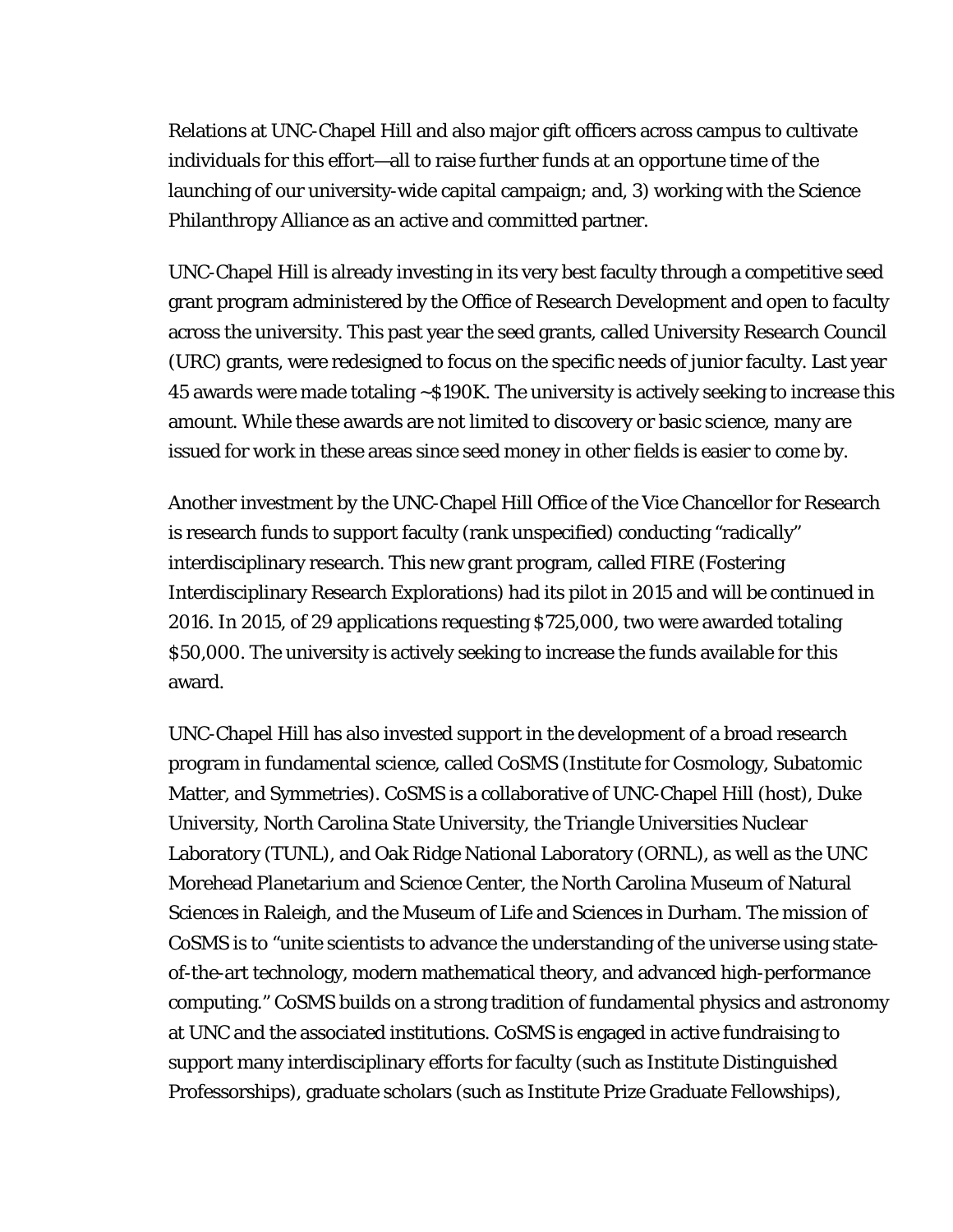postdoctoral scholars (such as Institute Prize Postdoctoral Fellowships), and infrastructure (such as colloquia and seminars, telescope access, and instrument designers). CoSMS has reached out to individual donors and is working closely with Corporate and Foundation Relations to achieve its fundraising goals.

UNC-Chapel Hill has also developed a joint research program known as the Integrative Program for Biological and Genome Sciences (iBGS). iBGS promotes curiosity-driven work about the cellular and molecular basis of disease using model organisms with a focus on non-mammalian organisms (e.g. flies, worms, frogs, zebrafish, and newly developed model organisms). It works towards a mechanistic understanding of basic biological processes, thereby generating the discoveries that fuel the translational research pipeline—particularly at the discovery end. Operating at the interface between the UNC-Chapel Hill School of Medicine (SoM) and the College of Arts and Sciences (CAS), the iBGS program is uniquely well situated to support and promote the integration of fundamental new discoveries with etiological and therapeutic efforts by clinician-scientists to combat human disease. iBGS expands the pioneering work done by the Program for Molecular Biology and Biotechnology over the last 30 years and fosters the collaborative "no walls" culture that is universally valued across the biological (CAS) and biomedical (SoM) research enterprise.

The central mission of iBGS is to support research into the mechanisms by which molecules and cells coordinate organism development and function using model systems and genomics approaches. iBGS will foster quantitative and genomic approaches for the study of development, ranging from the biochemical function of individual molecular machines performing fundamental cellular processes to the physiology of whole organisms. The strategy will be "functional genomics," broadly defined as basic research into genome structure and function as well as the molecular mechanisms by which the RNA and proteins encoded in the genome direct cell, organ and whole organism functions.

Finally, the Department of Biology at UNC-Chapel Hill supports a world-class program in fundamental science focused on cell biology. The mission of this collaborative consortium is to generate new knowledge about how cells develop and function in tissues and organisms, using cutting-edge technology to probe and image cells, and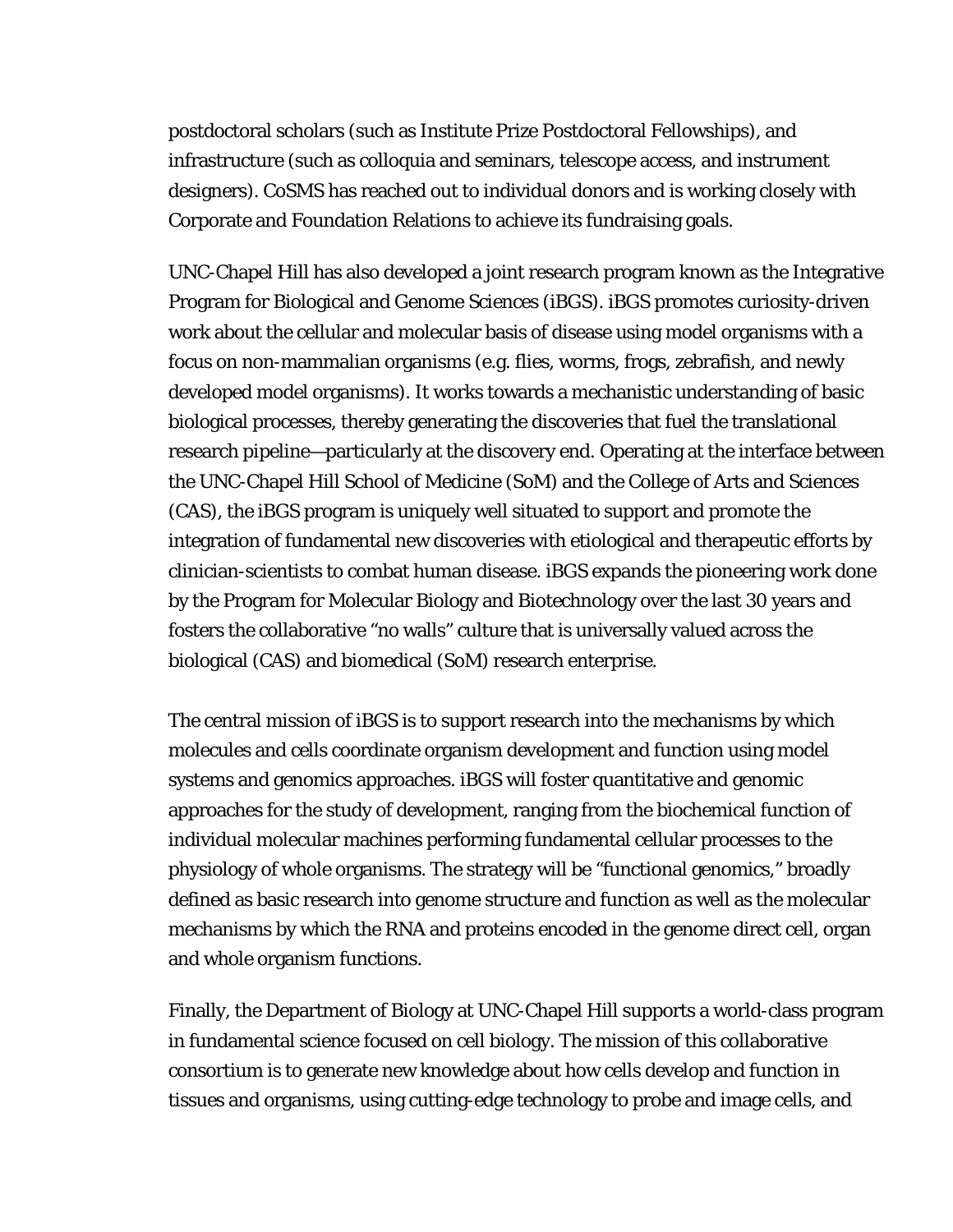state-of-the-art modeling to provide a conceptual framework. The research scales from studies of individual molecules within cells to whole animal studies. Cell biology in UNC-Chapel Hill Biology has a strong tradition and world-renowned research programs that investigate basic cellular processes, and it also integrates with other cell biologists at UNC-Chapel Hill, Duke, and throughout the country. UNC-Chapel Hill Biology is engaged in providing state-of-the-art technology, and we have recently obtained NSF funding for a super-resolution imaging system to view molecules within cells, NIH funding for a high-end confocal microscope for cell imaging, and we are constructing a light-sheet system to image whole organisms. UNC-Chapel Hill Biology has reached out to individual donors and is working closely with the Arts and Sciences Foundation to achieve its fundraising goals.

For more detail about all of these specific opportunities, see below:

## University Research Council Seed Grant

Previously our grants have been awarded at up to \$7,500 each (total funding pool approximately \$190,000 with budgetary requests for more funds for 2015-2016) to fund junior faculty with innovative ideas. However, in the future, with the discovery science fund, we hope to provide four seed grants in the basic sciences at \$50,000-75,000 each. For the URC grants, review panels derived of senior faculty representing specific disciplines review all eligible proposals and make priority ordered decisions.

Fostering Interdisciplinary Research Explorations (FIRE) Seed Grants have been offered at \$25,000 each (two awarded yearly) to fund two or more faculty of open rank (tend to attract mid- and senior-level faculty) who come from different disciplines. The Office of Research Development culls the applications down to eight. Then a research advisory group comprised of eight exceptionally talented researchers throughout the institution reviews those proposals and decides. In the future, with the Discovery Science Fund, we hope to award four proposals at \$50,000 each. For additional information about URCs or FIRE Grants, please contact Associate Vice Chancellor Eliana Perrin at eliana\_perrin@med.unc.edu.

CoSMS (Institute for Cosmology, Subatomic Matter, and Symmetries) is seeking support for its planned program of international workshops, distinguished visitors, and